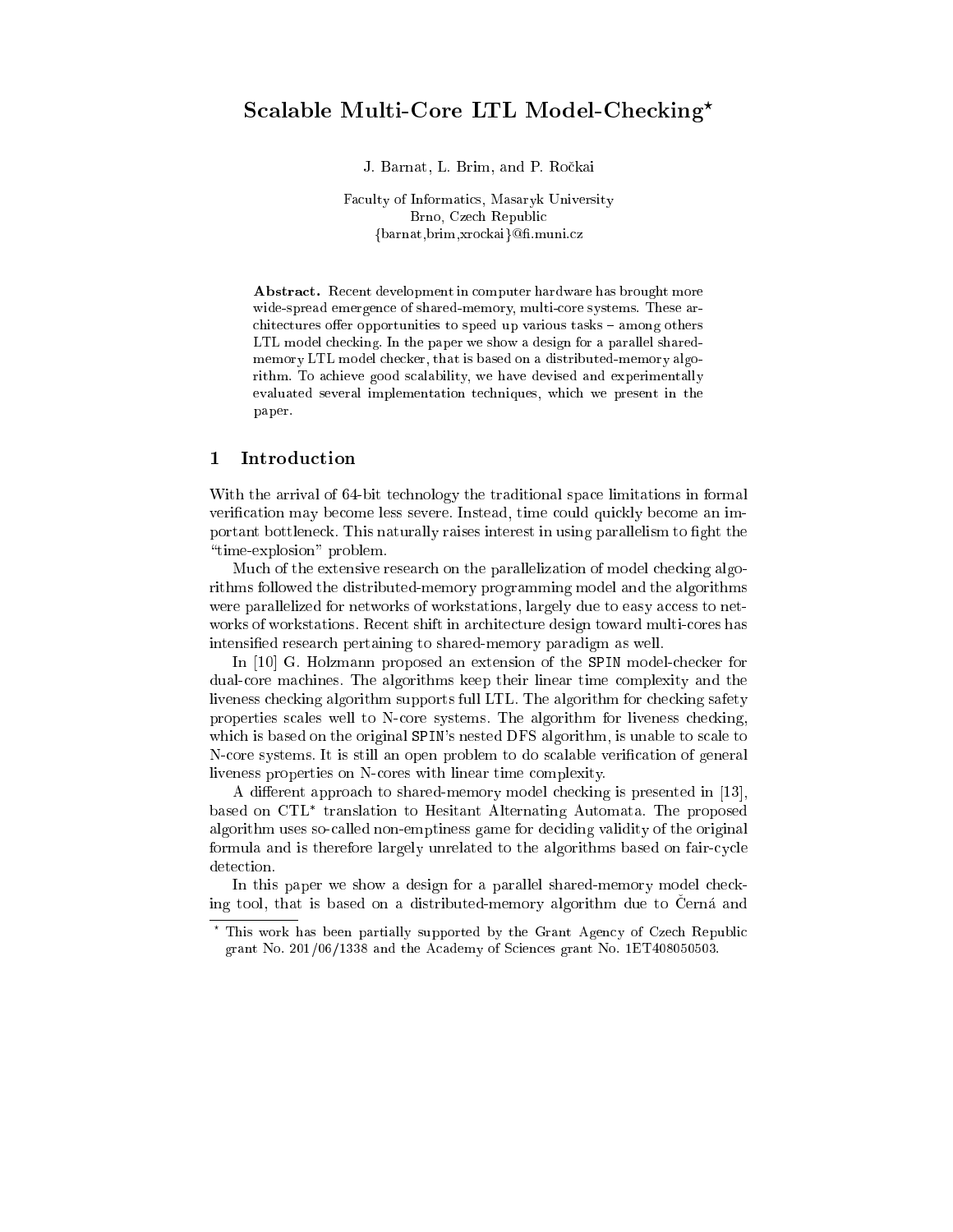Pelánek [7]. The algorithm used is linear for properties expressible as weak Büchi automata, which comprises majority of LTL properties encountered in practice. Although the worstase omplexity is quadrati
, the algorithm exhibits very good performance with real-life verification problems. To achieve good scalability, we have devised several implementation techniques, as presented in this paper, and applied them to this algorithm.

We expect, that application of the proposed implementation approaches to several other distributed-memory algorithms for LTL modelhe
king may bring similar improvements in scalability on N-core systems.

In Section 2 we summarize the existing parallel algorithms for LTL modelchecking (accepting cycle detection). In Section 3 we present several implementation te
hniques that were applied to multiore implementation of the sele
ted algorithm. In Se
tion 4 we report on s
alability tests and on omparison with dualore Nested DFS algorithm.

# 2 Parallel LTL Model-Che
king Algorithms

Efficient parallel solution of many problems often requires approaches radically different from those used to solve the same problems sequentially. Classical examples are list rankings, connected components, depth-first search in planar graphs etc. In the area of LTL model-checking the best known enumerative *sequential* algorithms based on fair-cycle detection are the *Nested DFS* algorithm  $[8, 12]$ (implemented, e.g., in the model checker SPIN [11]) and  $SCC$ -based algorithms originating in Tarjan's algorithm for the de
omposition of the graph into strongly connected components (SCCs) [19]. However, both algorithms rely on inherently sequential depth-first search postorder, hence it is difficult to adapt them to parallel architectures. Consequently, different techniques and algorithms are needed. Unlike LTL model-checking, the reachability analysis is a verification problem with efficient parallel solution. The reason is that the exploration of the state space can be implemented e.g. using breadth-first search. In the following, we sketch four parallel algorithms for enumerative LTL model checking that are, more or less, based on performing repeated parallel reachability to detect reachable accepting cycles. The reader is kindly asked to consult the original sources for the details.

 $[MAP]$  The main idea of the Maximal Accepting Predecessor Algorithm [4,  $6$  is based on the fact that every accepting vertex lying on an accepting cycle is its own predecessor. An algorithm that is directly derived from the idea, would require expensive computation as well as space to store all proper accepting predecessors of all (accepting) vertices. To remedy this obstacle, the MAP algorithm stores only a single representative of all proper accepting predecessor for every vertex. The representative is chosen as the maximal accepting predecessor accordingly to a presupposed linear ordering  $\prec$  of vertices (given e.g. by their memory representation). Clearly, if an accepting vertex is its own maximal accepting predecessor, it lies on an accepting cycle. Unfortunately, it can happen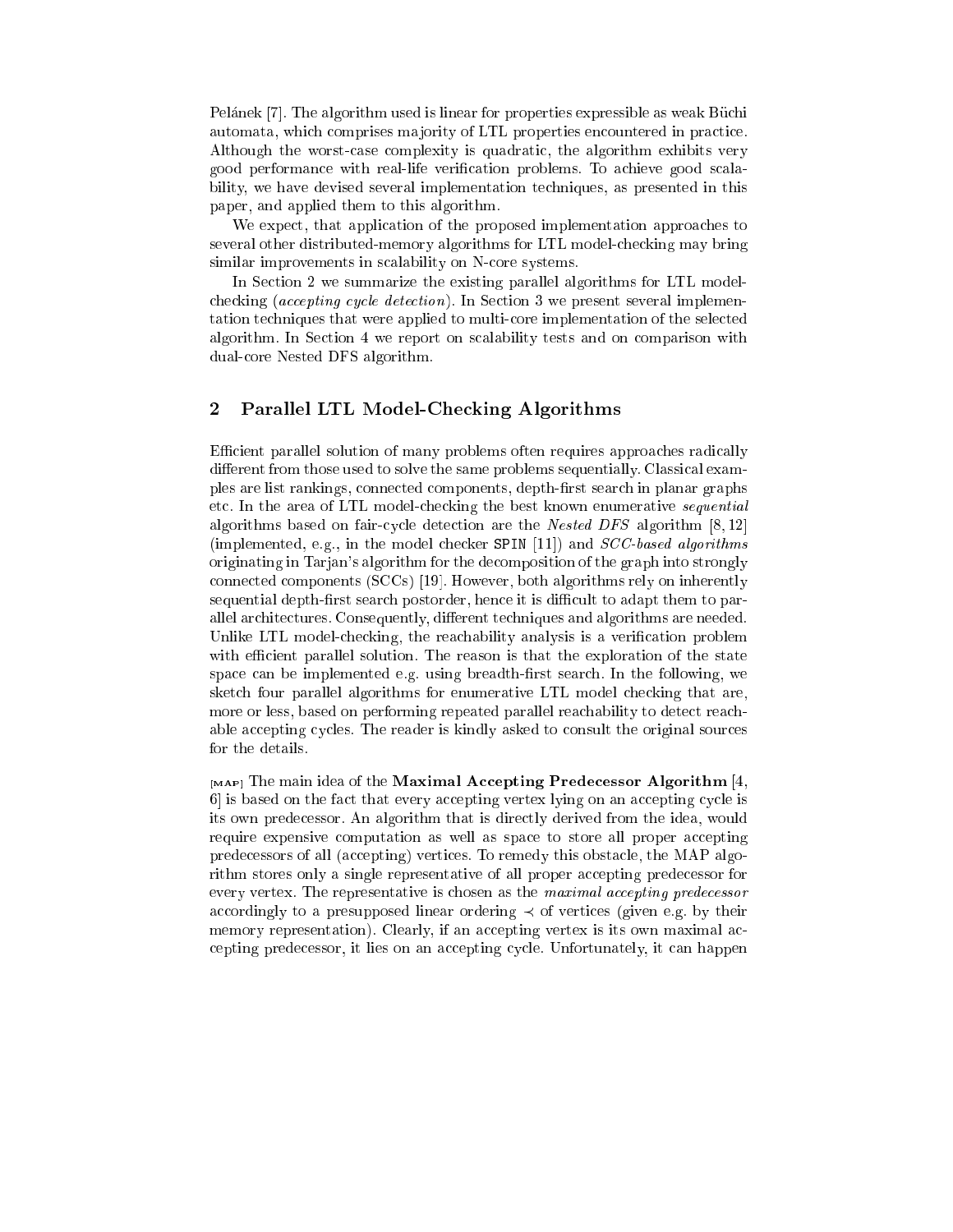that all the maximal accepting predecessor lie out of accepting cycles. In that case, the algorithm removes all accepting vertices that are maximal accepting predecessors of some vertex, and recomputes the maximal accepting predecessors. This is repeated until an accepting cycle is found or there are no more accepting vertices in the graph.

The time complexity of the algorithm is  $O(a^2 \cdot m)$ , where a is the number of accepting vertices. One of the key aspects influencing the overall performance of the algorithm is the underlying ordering of verti
es used by the algorithm. It is not possible to ompute the optimal ordering in parallel, hen
e heuristi
s for  $\Box$ computing a suitable vertex ordering are used.  $\Box$ 

[OWCTY] The next algorithm  $[7]$  is an extended enumerative version of the One Way Catch Them Young Algorithm  $[9]$ . The idea of the algorithm is to repeatedly remove vertices from the graph that cannot lie on an accepting cycle. The two removal rules are as follows. First, a vertex is removed from the graph if it has no successors in the graph (the vertex cannot lie on a cycle), second, a vertex is removed if it cannot reach an accepting vertex (a potential cycle the vertex lies on is non-accepting). The algorithm performs removal steps as far as there are vertices to be removed. In the end, either there are some vertices remaining in the graph meaning that the original graph contained an accepting cycle, or all vertices have been removed meaning that the original graph had no accepting cycles.

The time complexity of the algorithm is  $\mathcal{O}(h \cdot m)$  where  $h = h(G)$ . Here the factor m comes from the computation of elimination rules while the factor h relates to the number of global iterations the removal rules must be applied. Also note, that an alternative algorithm is obtained if the rules are replaced with their backward search counterparts.

[NEGC] The idea behind the Negative Cycle Algorithm [5] is a transformation of the LTL model checking problem to the problem of negative cycle detection. Every edge of the graph outgoing from a non-accepting vertex is labeled with 0 while every edge outgoing from an accepting vertex is labeled with  $-1$ . Clearly, the graph contains a negative cycle if and only if it has an accepting cycle.

The algorithm exploits the *walk to root* strategy to detect the presence of a negative cycle. The strategy involves construction of the so called *parent graph* that keeps the shortest path to the initial vertex for every vertex of the graph. The parent graph is repeatedly checked for the existence of the path. If the shortest path does not exist for a given vertex, then the vertex is a part of negative, thus accepting, cycle. The worst case time complexity of the algorithm is  $\mathcal{O}(n \cdot m)$ .

[BLEDGE] An edge  $(u, v)$  is called a *back-level edge* if it does not increase the distance of the target vertex  $v$  form the initial vertex of the graph. The key observation connecting the cycle detection problem with the back-level edge concept, as used in the Back-Level Edges Algorithm [1], is that every cyle ontains at least one ba
k-level edge. Ba
k-level edges are, therefore, used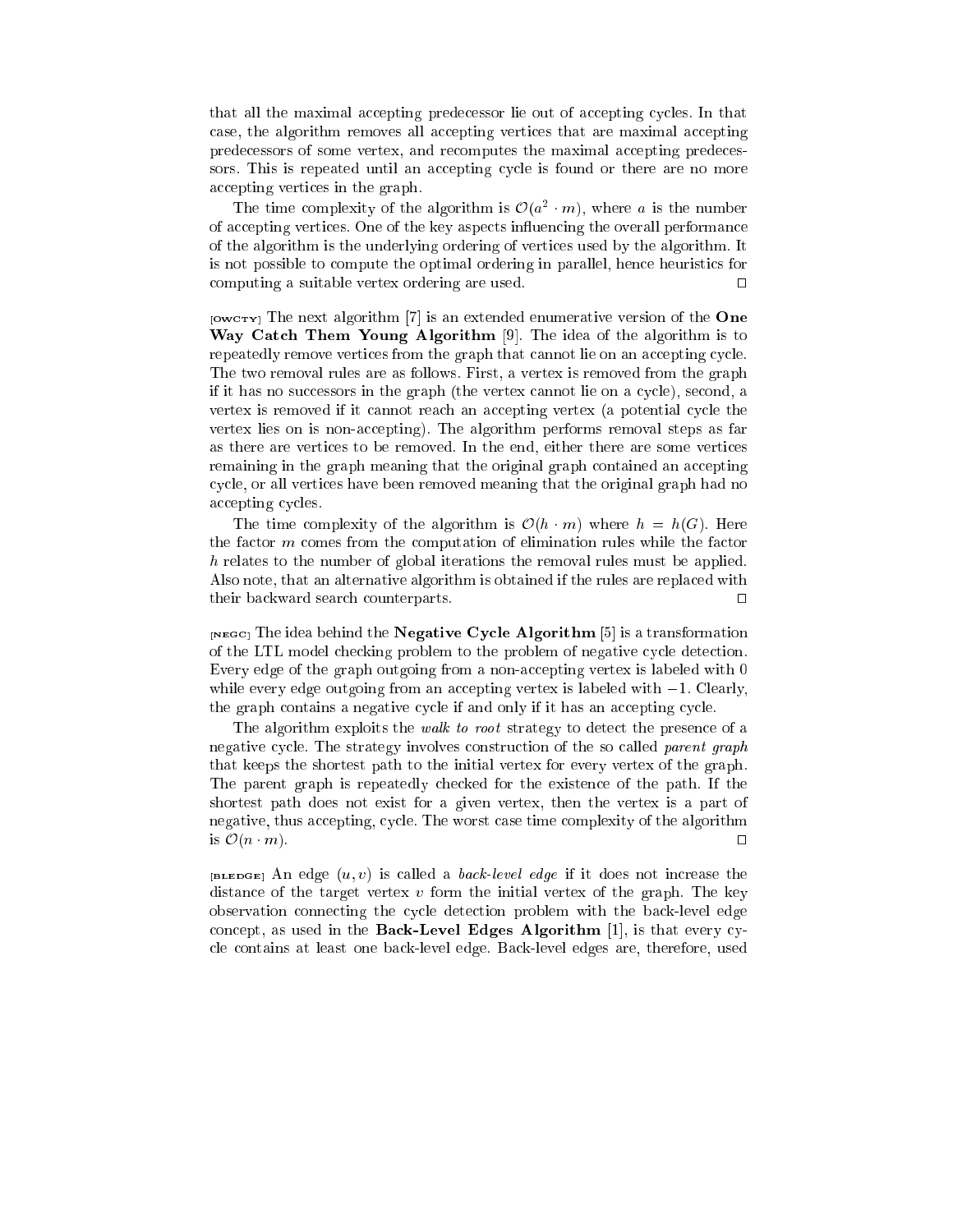as triggers to start a pro
edure that he
ks whether the edge is a part of an accepting cycle. However, this is too expensive to be done completely for every ba
k-level edge. Therefore, several improvements and heuristi
s are suggested and integrated within the algorithm to de
rease the number of tested edges and speed-up the cycle test.

The BFS procedure which detects back-level edges runs in time  $\mathcal{O}(m + n)$ . In the worst case, each back-level edge has to be checked to be a part of a cycle, which requires linear time  $\mathcal{O}(m+n)$  as well. Since there is at most m back-level edges, the overall time complexity of the algorithm is  $\mathcal{O}(m.(m + n)).$ 

All the algorithms allow for an efficient implementation on a parallel architecture. The implementation is based on partitioning the graph (its verti
es) into disjoint parts. Suitable partitioning is important to benefit from parallelization.

One particular technique, that is specific to automata based LTL model checking, is cycle locality preserving problem decomposition [2, 14]. The graph (produ
t automaton) originates from syn
hronous produ
t of the property and system automata. Hen
e, verti
es of produ
t automaton graph are ordered pairs. An interesting observation is that every cycle in a product automaton graph emerges from cycles in system and property automaton graphs. Let  $A, B$  be Büchi automata and  $A \otimes B$  their synchronous product. If C is a strongly connected component in the automaton graph of  $A \otimes B$ , then A-projection of  $C$  and B-projection of C are (not necessarily maximal) strongly connected components in automaton graphs of  $A$  and  $B$ , respectively.

As the property automaton origins from the LTL formula to be verified, it is typi
ally quite small and an be pre-analyzed. In parti
ular, it is possible to identify all strongly onne
ted omponents of the property automaton graph. A partition function may then be devised, that respects strongly connected components of the property automaton and therefore preserves cycle locality. The partitioning strategy is to assign all vertices that project to the same strongly onne
ted omponent of the property automaton graph to the same sub-problem. Since no cycle is split among different sub-problems it is possible to employ localized Nested DFS algorithm to perform local accepting cycle detection simultaneously.

Yet another interesting information an be drawn from the property automaton graph de
omposition. Maximal strongly onne
ted omponents an be lassied into three ategories:

- **Type F:** (Fully Accepting) Any cycle within the component contains at least one accepting vertex. (There is no non-accepting cycle within the component.)
- **Type P:** (*Partially Accepting*) There is at least one accepting cycle and one non-accepting cycle within the component.
- **Type N:**  $(Non-Accepting)$  There is no accepting cycle within the component.

Realizing that vertex of a product automaton graph is accepting only if the corresponding vertex in the property automaton graph is accepting it is possible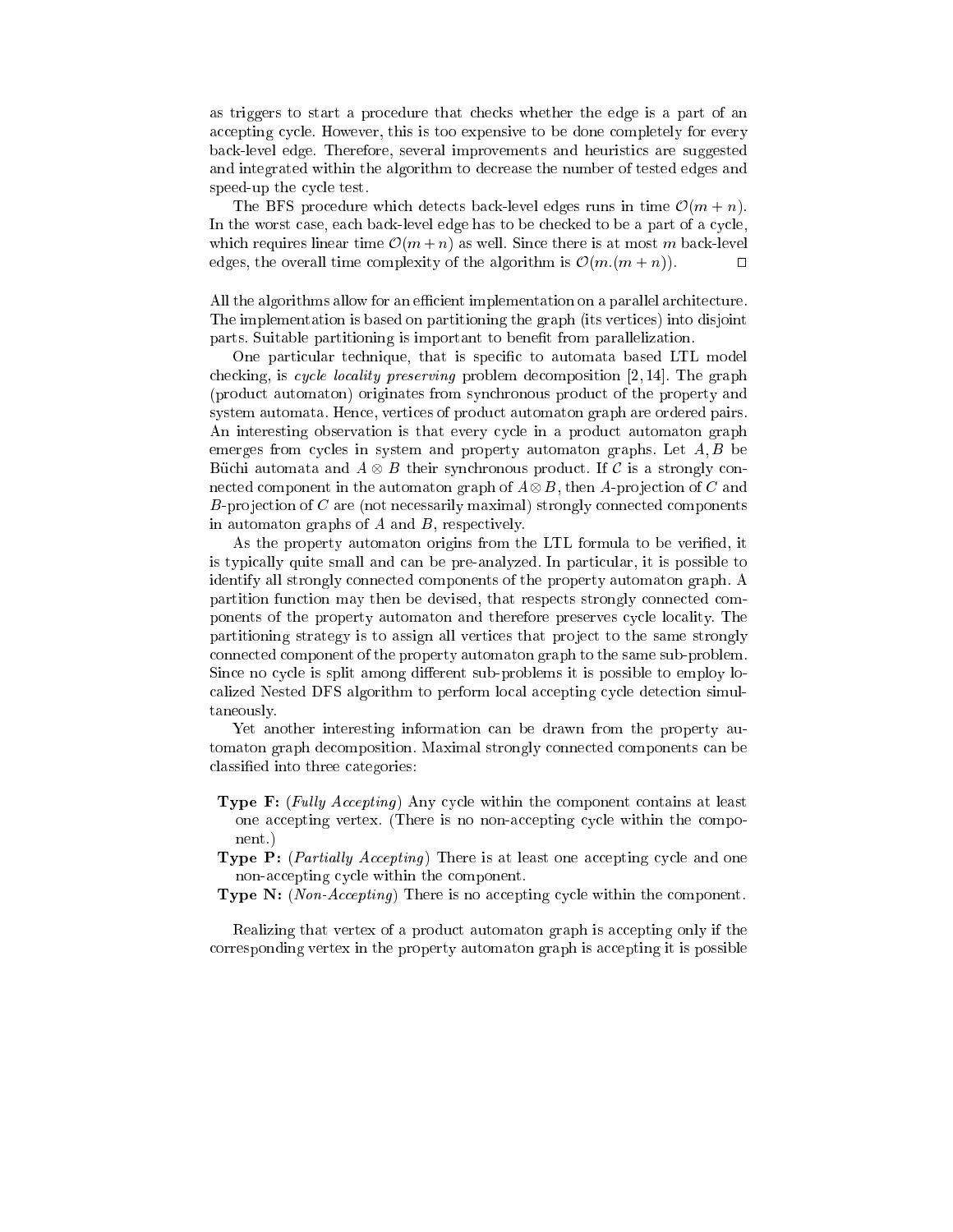to hara
terize types of strongly onne
ted omponents of produ
t automaton graph according to types of components in the property automaton graph. This classification of components into types  $N, F$ , and  $P$  can be used to gain additional improvements that may be in
orporated into the above given algorithms.

# 3 Implementation Te
hniques

It is a well known fact, that a distributed-memory, parallel algorithm is straightforwardly transformed into a shared-memory one. However, there are several inefficiencies involved in this direct translation. Several traits of shared-memory architecture may be leveraged to improve real-world performance of such implementations. In this se
tion, we present our approa
hes at the hallenges of shared-memory architecture and its specific characteristics.

## 3.1 Shared-Memory Platform

We work with a model based on threads that share all memory, although they have separate stacks in their shared address space and a special thread-local storage to store thread-private data. Our working environment is POSIX, with its implementation of threads as lightweight pro
esses. Swit
hing ontexts among different threads is cheaper than switching contexts among full-featured proesses with separate address spa
es, so using more threads than there are CPUs in the system in
urs only a minor penalty.

Critical Sections, Locking and Lock Contention. In a shared-memory setting, access to memory, that may be used for writing by more than a single thread, has to be ontrolled through use of mutual ex
lusion, otherwise, ra
e conditions will occur. This is generally achieved through use of a "mutual exclusion device", so-called mutex. A thread wishing to enter a critical section has to lock the associated mutex, which may block the calling thread if the mutex is locked already by some other thread. An effect called resource or lock contention is associated with this behaviour. This occurs, when two or more threads happen to need to enter the same critical section (and therefore lock the same mutex), at the same time. If critical sections are long or they are entered very often, ontention starts to ause observable performan
e degradation, as more and more time is spent waiting for mutexes.

Role of Processor Cache. There are two fairly orthogonal issues associated with processor cache. First, cache coherence which is implemented by hardware, but its efficiency is affected by programmer, and cache efficiency, which mostly depends on data stru
tures and algorithms employed.

Cache coherence poses an efficiency penalty when there are many processors writing to same area of memory. This is largely avoided by the distributed algorithm, however, locking and access to shared data structures have no other choice. Cache coherence on modern architectures works at a level of cache lines, roughly 64 byte chunks of memory that are fetched from main memory into cache at once.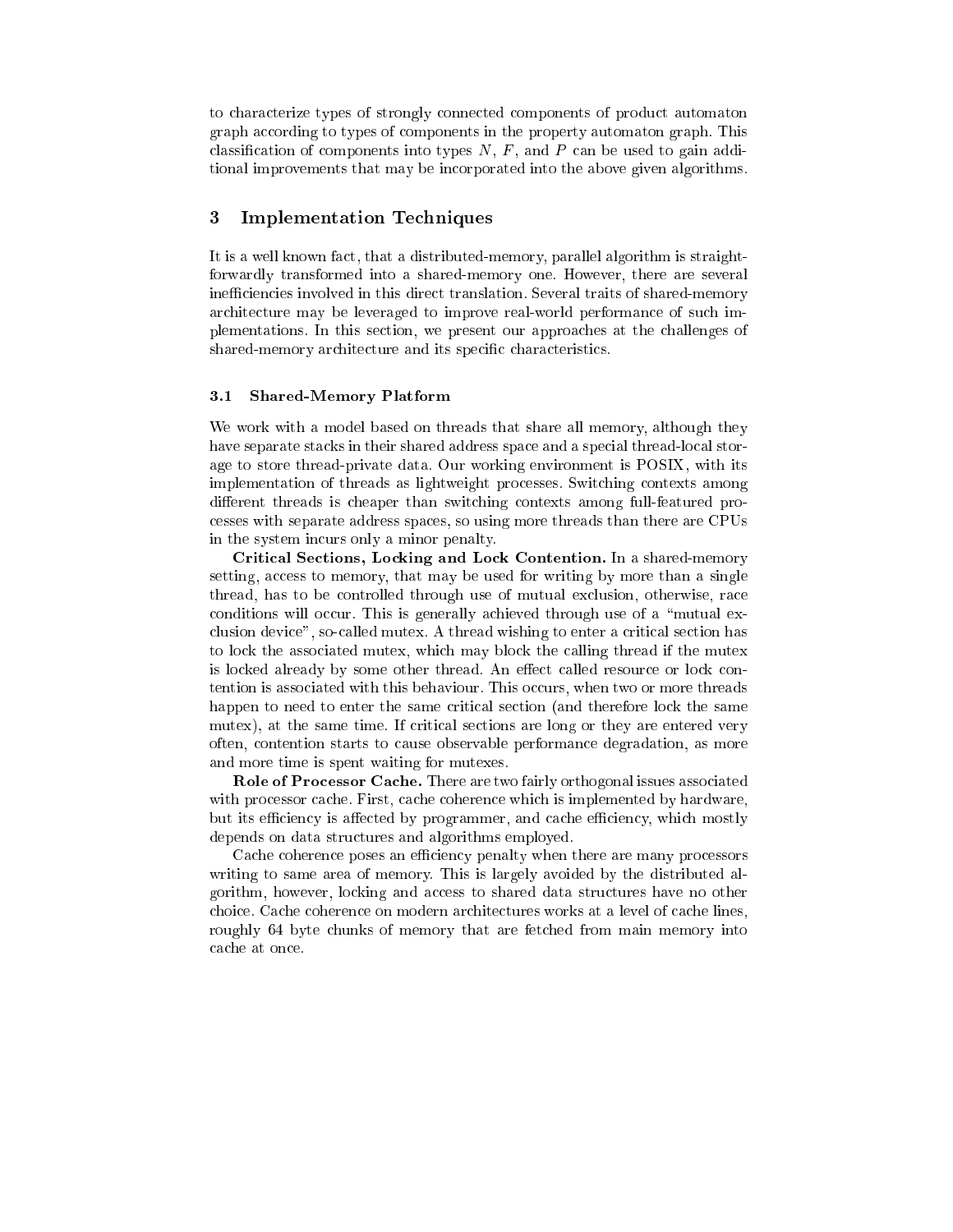Modern mutex implementations ensure that the mutex is the only thing present on a given cache line, so it does not affect other data, and, more importantly, it ensures that two mutexes never share a cache line, which would pose a performan
e penalty.

Recent development in multi-core platforms deals with cache coherence problem in a different, more efficient manner, namely, by sharing the level two cache among two or more cores, therefore reducing the cache coherence overhead signi
antly. Yet, with the urrent state of te
hnology, this still does not mitigate the overhead ompletely.

#### 3.2 Implementing Algorithms in Shared-Memory

The above onsiderations bring us to the a
tual algorithm implementation and the associated techniques we came up with. They are all designed to reduce ommuni
ation overhead, exploiting traits of shared-memory systems that are not available in distributed-memory environments. Consequently, the main goal is to improve s
alability of the implementation, whi
h is inversely proportional to ommuni
ation overhead and its growth with in
reasing number of threads. That said, keeping in mind the possibility to s
ale beyond shared-memory systems, we try to keep the implementation in a shape that would make a combined tool to work efficiently on clusters of multi-CPU machines achievable.

When we venture into a strictly shared-memory implementation, one may pose a question, whether a different approach of using a standard serial algorithm modified to allow parallelisation at lower levels of abstraction would give a scalable, efficient program for multi-CPU and/or multi-core systems. Our efforts at extra
ting su
h a mi
ro-parallelism in our odebase have been largely fruitless, due high syn
hronisation ost relative to amount of work we were able to perform in parallel. Although we intend to do more research on this topic, we do not expect significant results.

In the following sections, we explore the possibilities to build on existing distributed-memory approaches, in the vein of statically-partitioned graphs, reducing the overhead using idioms only possible due to locality of memory.

#### 3.3 Communi
ation

Generally, in a distributed computation, all communication is accomplished by passing messages { eg. using a library like MPI for luster message passing. However, in communication-intensive programs, or those sensitive to communication delay, using general-purpose message passing interface is fairly inefficient.

In shared-memory, most of the ommuni
ation overhead an be eliminated by using more appropriate ommuni
ation primitives, like high-performan
e, ontention- and lo
k- free FIFOs (First In, First Out queues). We have adopted a variant of the two-lock algorithm  $-$  a decent compromise between performance on one hand and simplicity and portability on the other  $-$  presented in [17]. Our modifications involve improved cache-efficiency (by using a linked list of memoryontinuous blo
ks, instead of linked list of single items) and only using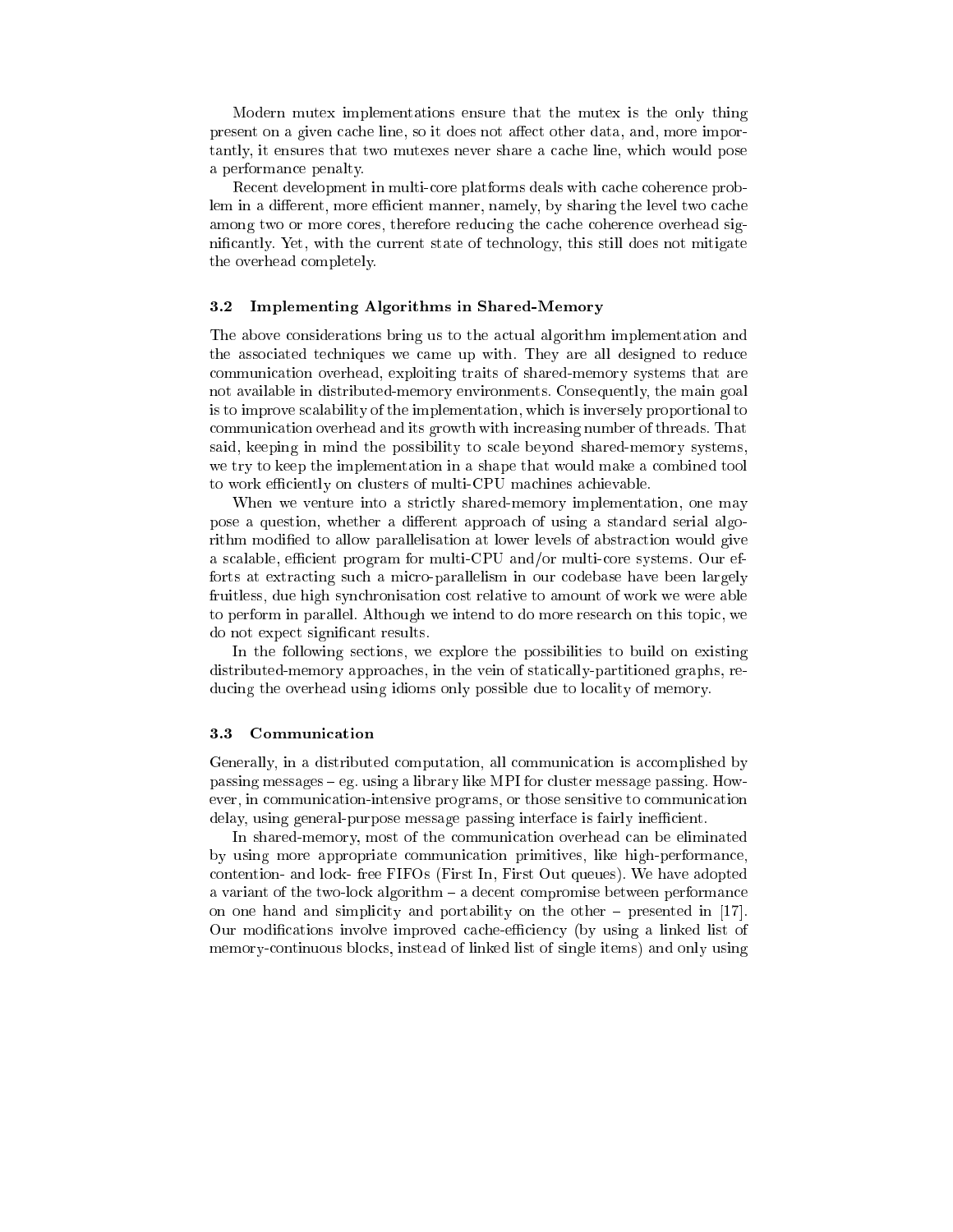a single write-lo
k, instead of a pair of lo
ks, one for reading and one for writing, sin
e there is ever only one thread reading, while there may be several trying to write.

Every thread involved in the omputation owns a single instan
e of the FIFO and all messages for this thread are pushed onto this single queue. This may introduce a source of resource-contention, where many processes are trying to append messages to a single queue, but onsidering the message distribution in our system, this turns out to be a negligible problem in practice. With different patterns of ommuni
ation, a omplete lo
k-free design may be more appropriate (one is given in  $[17]$ ).

type FIFO of T: type Node:  $buffer:$  array of T next: pointer to Node read, write: integer  $nodeSize$ : integer (size of  $buffer$ ) head, tail: pointer to Node writeLo
k: mutex

#### Fig. 1. FIFO representation

**Require:**  $f$  is a FIFO of T instance,  $x$  of type T is an element to enqueue **Ensure:**  $f$  contains  $x$  as its last element  $lock($  f.writeMutex) if  $f$  tail write  $= f$  nodeSize then  $t \leftarrow$  newly allocated Node, all fields 0 else  $t \leftarrow f \cdot tail$ t.buf f er $[t.write] \leftarrow x$  $t.write \leftarrow t.write + 1$ if  $f \, tail \neq t$  then f tail: $next = t$ f  $tail = t$ unlock( $f.writeM \,u \,t$ )

#### Fig. 2. FIFO enqueue

Representation and pseudoode for enqueue and dequeue algorithms are found in Figures 1, 2 and 3, respe
tively. The orre
tness, linearizability and liveness proofs as given in  $[17]$  are straightforwardly adapted to our implementation and thus left out.

Alternatives to our implementation, whi
h may be more appropriate in different settings, include a ring-buffer fifo implementation (if there is a bound on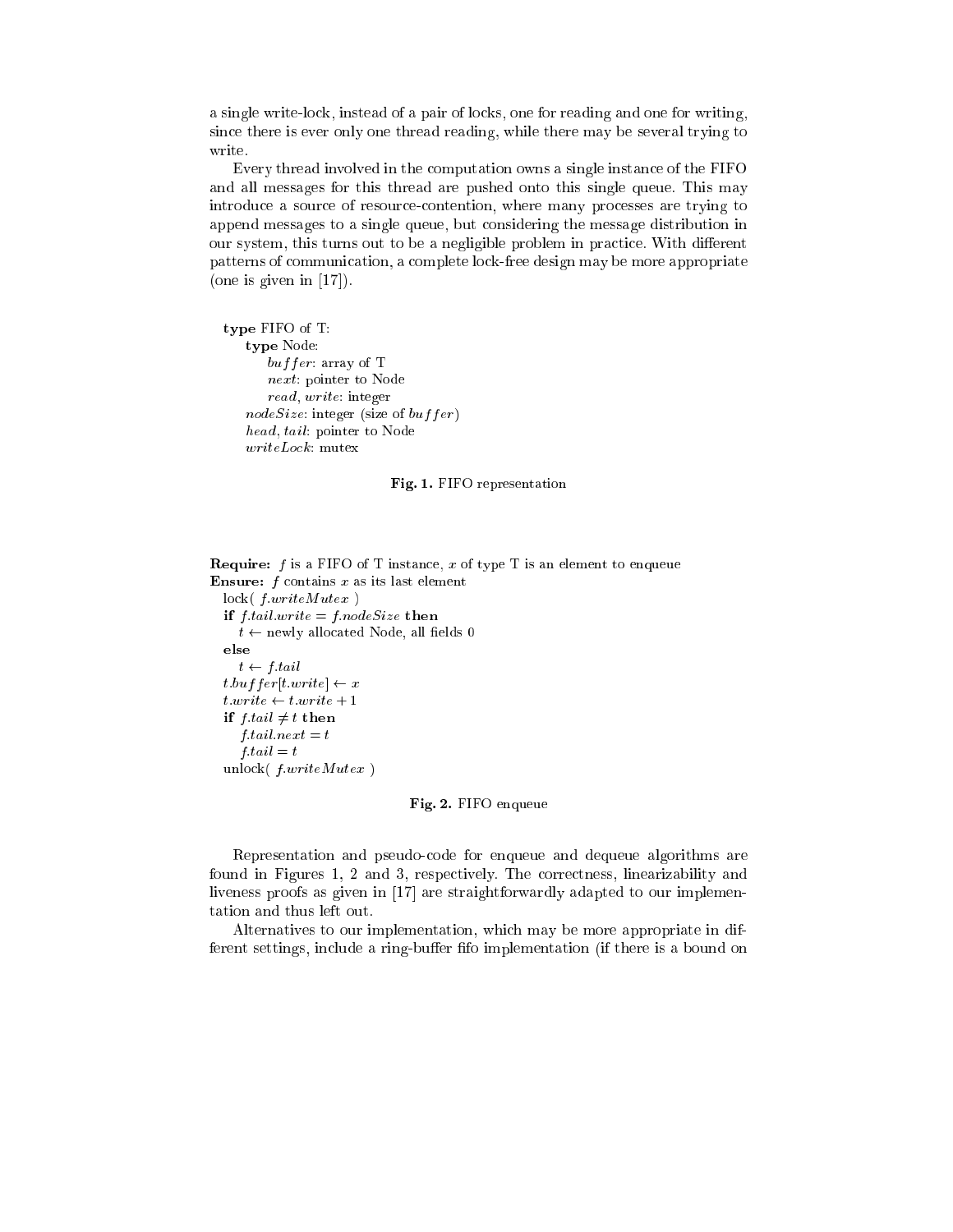Require: <sup>f</sup> is a non-empty FIFO instan
e **Ensure:** front element of  $f$  is dequeued and then returned if f head read  $=$  f nodeSize then  $f\ head \leftarrow f\ head\ next$ f head read  $\leftarrow$  f head read + 1

return f.head.buffer[f.head.read  $-1$ ]

Fig. 3. FIFO dequeue

the amount of in-flight data known beforehand, the ring-buffer implementation may be more efficient) and possibly an algorithm based on swapping incoming and outgoing queues (which could be easily implemented as a pointer swap). The latter gives results omparable to the des
ribed FIFO method, although the code and locking behaviour is much more complex and error-prone, which made us opt for the simpler FIFO implementation.

#### 3.4 Memory Allocation

In a distributed omputation, every pro
ess has simply its own memory whi
h it fully manages. In a shared-memory, however, we prefer to manage the memory as a single shared area, sin
e an equal partitioning of available memory and separate management may fall short of efficient resource usage. However, this poses some challenges, especially in allocation-intensive environment like ours.

First, a naïve approach of protecting the allocation routines with a simple mutual exclusion is highly prone to resource contention. Fortunately, modern general-purpose allo
ator implementations refrain from this idea and have a generally nonontending behaviour on allo
ation. However, releasing memory back for reuse is more complex to achieve without introducing contention, in a setting where it is often the case that thread other than the one allocating the hunk tries to release it.

There are known general-purpose solutions to this problem, eg. [16], however they are urrently not in widespread use, therefore we have to refrain from the above-mentioned pattern of releasing memory from different than allocating thread, in order to avoid contention and the accompanying slowdown.

The message-passing implementation we employ is pointer-based, in other words, the message sent is only a pointer and the payload (actual interesting message ontent) is allo
ated on the shared heap and it may be either reused or released by the re
eiving thread. Observe however, that releasing the asso
iated memory in the receiving thread will introduce the situation which we are trying

We side-step the issue by adding a new communication FIFO to each thread (re
all that our ommuni
ation indu
es only low overhead and virtually no ontention). When a re
eiving thread de
ides that the message ontent needs to be disposed of, instead of doing it itself, sends the message ba
k to the originating thread using the se
ond FIFO. The originating thread then, at onvenient inter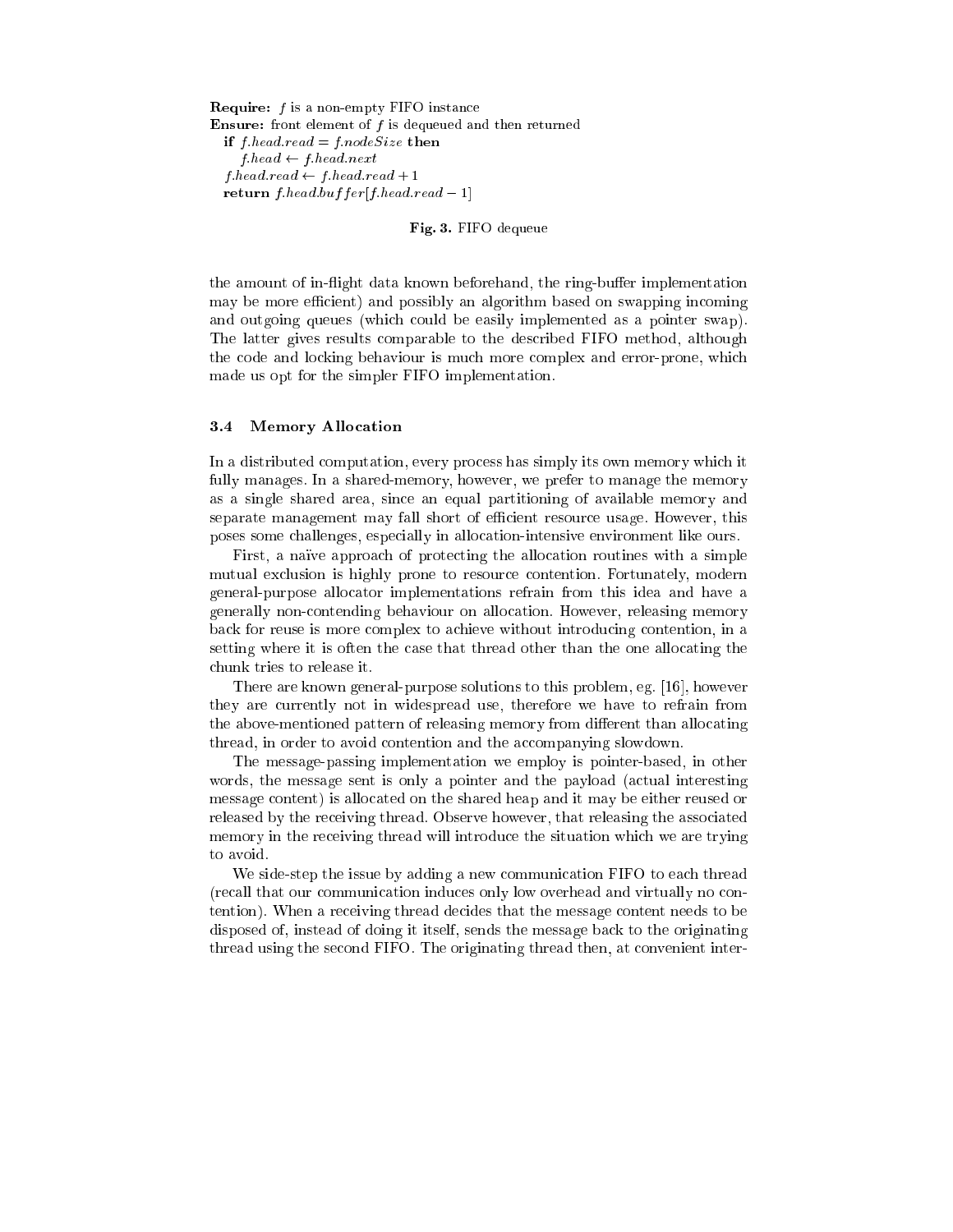vals, releases the memory in a single batch, having an interesting side-effect of slightly improving cache-efficiency.

#### 3.5 EÆ
ient Termination Dete
tion

Sin
e our algorithms rely on work distribution among several largely independent threads, similarly to a distributed algorithm, we need a specific algorithm for shared-memory termination dete
tion, that would pose minimal overhead and minimal serialisation.

One possible solution is presented in  $[15]$ , which does not use locking and relies on the system to provide an enqueue-with-wakeup primitive. However, in our system, we have primitives available that support a somewhat different approa
h: implementation of sleeping/wakeup primitives already relies on lo
king and we leverage this inherent locking in our termination detection algorithm.

The POSIX threading library offers a mechanism called "condition signalling", which we use to implement thread sleeping and wakeup. A "condition" is a device that allows to be waited-for by its owning thread and "signalling a ondition" from another thread will ause the waiting thread to wake up and continue execution. However, this device in itself is race-prone, since the condition may be signalled just before the owner goes to sleep, leading to a deadlock  $$ another signal may never come. Therefore, the condition is always protected by a mutex, whi
h is always lo
ked through the exe
ution of the owner thread and is only atomi
ally unlo
ked when the thread enters sleep state and atomi
ally re
laimed before waking up.

Sin
e the available mutex implementation allows a lo
k-or-fail behaviour, as opposed to lo
k-or-wait whi
h is usually employed for prote
ting riti
al se
tions, we can use the condition device to implement an efficient termination detection algorithm.

Observe, that at any time when a thread is idle, its condition-protecting mutex is unlocked and conversely, whenever the thread is busy, this mutex is locked. So the termination detection algorithm first tries to lock condition mutexes of all worker threads, one by one, using the lock-or-fail behaviour. Then, it proceeds to check the queues. If it succeeded locking all threads and all queues are empty, termination has occurred. Pseudo-code for the algorithm is shown in Figure 4.

We run the termination detection in a dedicated scheduler thread, which also wakes up threads that have pending work. Ie if it has successfully grabbed any locks, queues belonging to those locked threads are checked, and if any is found to be non-empty, the thread is awakened. After every run, all grabbed locks are released again.

Moreover, although this algorithm works correctly as-is, it is rather inefficient if left running in a loop. Therefore, the s
heduler thread goes to sleep after every iteration, and is woken up by any worker thread that goes idle. This requires a slight modification to the algorithm above, since it adds a race-condition, where the last thread going to sleep wakes up the scheduler, which then runs the algorithm before the alling thread manages to go to sleep, assuming termination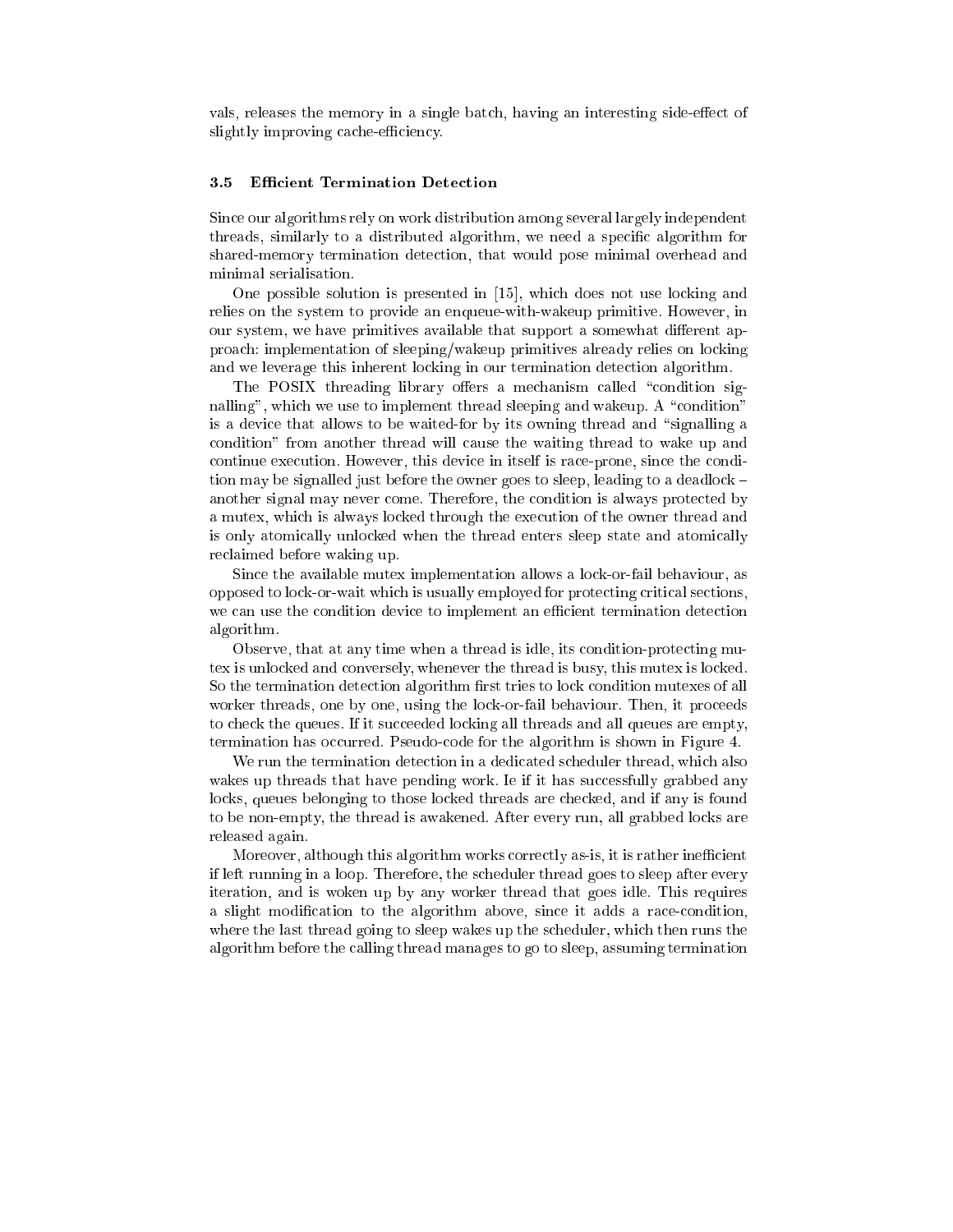```
Require: threads: array of Thread, Thread contains idleM utex and idleCondition,
  fifo
Ensure: termination has occurred iff true is returned
  mutex: Mutex, cond: Condition, held: array of Boolean
  busy \leftarrow falsefor t in threads do
    if trylock(t.idleMutex) then
       \text{held}[t] \leftarrow \text{true}else
       \text{held}[t] \leftarrow false
       busy \leftarrow truefor t in threads do
    if not empty(t.fifo) then
       busy \leftarrow trueif \text{held}[t] then
          signal(t.id le Condition)for t in threads do
     unlock(t.idleMutex)return not busy
```
Fig. 4. Termination Dete
tion in Shared-Memory

did not happen and going to sleep, at which point the system deadlocks, as everyone is idle.

An alternative approach would be to synchronously execute the termination dete
tion algorithm in the thread that has be
ome idle, but due to the nature of the system, the above is more practical code-wise and only incurs very insignificant overhead.

## 3.6 Implementing OWCTY in Shared-Memory

Require: *initial* is initial state  $S \leftarrow$ Reachability(*initial*)  $old \leftarrow \emptyset$ while  $S \neq old$  do  $old \leftarrow S$  $S \leftarrow$ Reset $(S)$  $S \leftarrow$ Reachability $(S)$  $S \leftarrow$ Elimination(S) return  $S \neq \emptyset$ 

Fig. 5. OWCTY Pseudoode

As can be seen from the pseudo-code (refer to Figure 5), the main OWCTY loop consists of few steps, namely, reachability, elimination and reset. All of them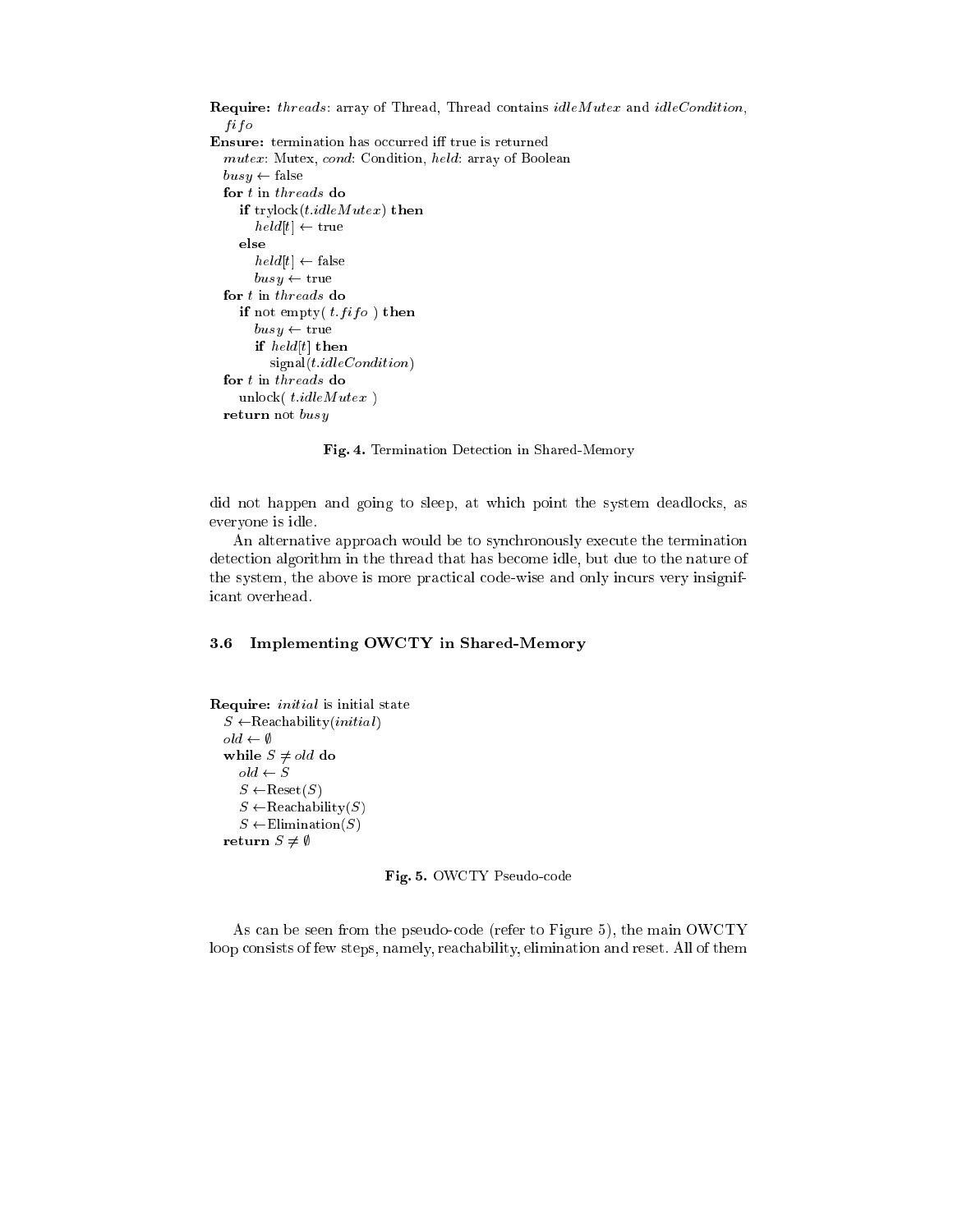can be parallelised, but only on their own, which requires a barrier after each of them. Only rea
hability and elimination run in parallel in the urrent ode, reset is to be implemented.

The algorithm uses a BFS state space visitor to implement both reachability and elimination. The underlying BFS is urrently implemented using a partition fun
tion, ie, every state is unambiguously assigned to one of the threads. The framework in which the algorithm is implemented offers a multi-threaded BFS implementation based on this kind of state-spa
e partitioning. The algorithm itself is only presented with resulting transition and node-expansion events, un on
erned with the partitioning or ommuni
ation details.

The barriers are implemented using the termination dete
tion algorithm presented – the computation is initiated by the main thread and the termination detection is then executed in this same thread, which also doubles as a scheduler. When the step terminates, the main thread prepares the next step, spawns the worker threads and initiates the omputation again. Sin
e the hash table is always thread-private, ie owned ex
lusively by a single thread, the main thread has to transfer the hash table among different threads in the serial portion of omputation. This is nonetheless done heaply (few pointer operations only) so is probably not worth parallelising.

# 4 Experiments

## 4.1 Methodology

The main testing ma
hine we have used is a 16-way AMD Opteron 885 (8 CPU units with 2 cores each). All timed programs were compiled using gcc 4.1.2 20060525 (Red Hat 4.1.1-1) in 32-bit mode, using -O3. This limits addressable memory to  $3GB$ , which was enough for our testing. The machine has  $64GB$  of memory installed, which means that none of the runs were affected by swapping.

For this paper, our main concern is speed and scalability, therefore we focus on these two parameters. Measurement was done using standard UNIX time command, which measures real and cpu times used by program.

All the models we used as inputs to the model checking algorithms, come from BEEM database  $[18]$ . The models are in the DVE modeling language, as used in  $D$ IVINE [3], for SPIN we have used state-space equivalent models in the ProMeLa language.

First, we have measured run-times of algorithms presented in Section 2 that were implemented using DIVINE framework and mpich2 library compiled for shared-memory architecture.

These implementations do not exhibit desired s
alability as shown in Figure 6. Some algorithms have s
aled up to 4 ores. On the other hand, using more cores did not bring any speedup and, as a matter of fact, slowed the computation down due to communication overhead introduced by the MPI library.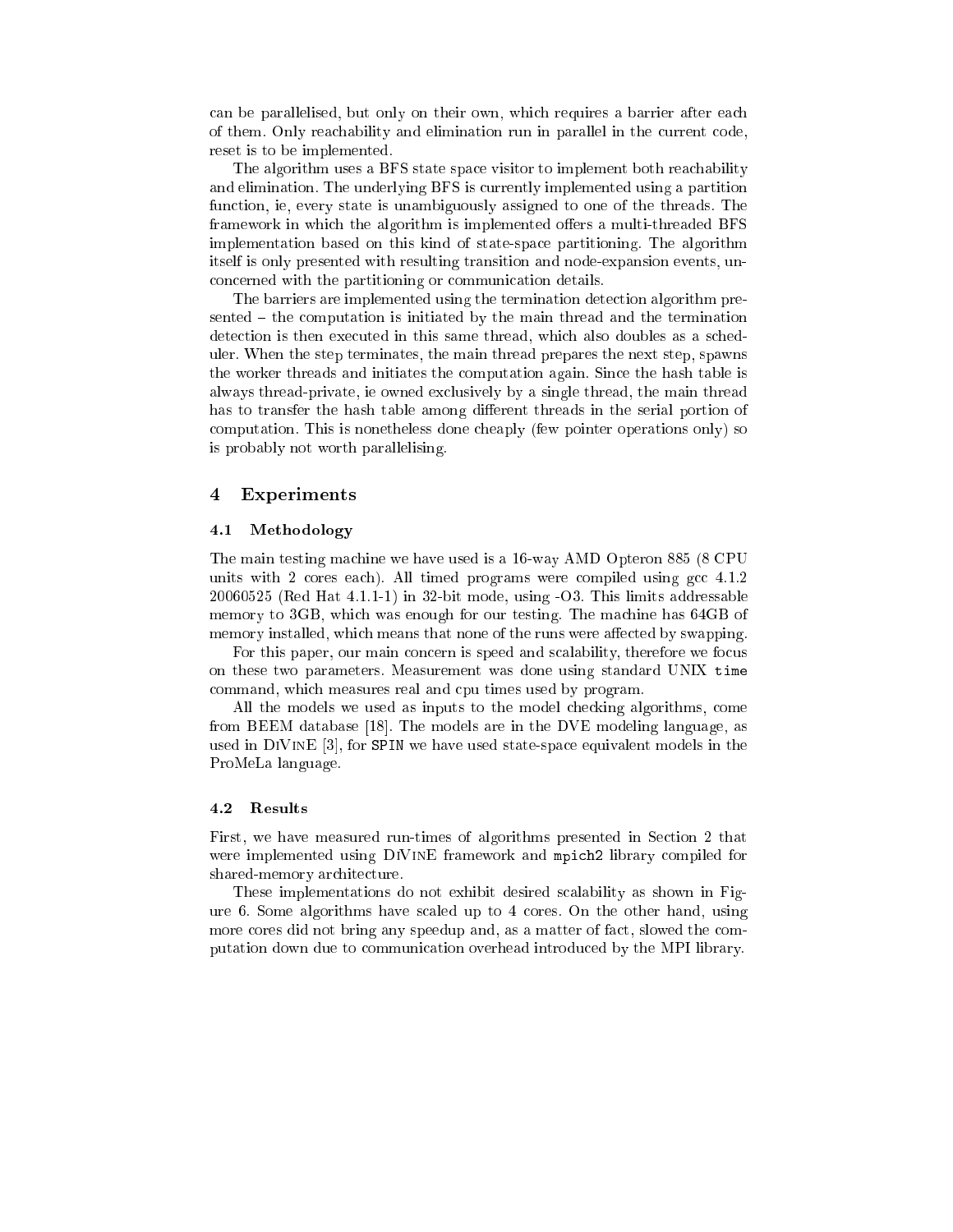

Fig. 6. Run-times of algorithms implemented using DiVinE and MPI.

We have performed more experiments to evaluate the efficiency of techniques introduced in Section 3. We have implemented parallel breadth-first search based rea
hability and the OWCTY algorithm. Run-times of the thread-optimized BFS rea
hability are given in Figure 8, while the run-times of the thread-optimized implementation of OWCTY algorithm are reported in Figure 7.

The thread-optimized implementations display better s
alability behavior, since adding cores reduces computation time at least up to 12 cores, for some models even to 16 cores. Between 12 and 16 cores, the communication overhead rea
hes a limiting threshold, so adding more does not bring any further speedup and may even impede a slight performan
e setba
k.

#### 4.3 Comparison with SPIN

Since the multi-core version of SPIN was not publicly available, in order to make a dire
t omparison, we run a single rea
hability on the produ
t automaton graph with SPIN. As SPIN was running only the first procedure of the Nested DFS algorithm we get a good lower bound on runtime of the multi-core SPIN implementation. SPIN was used with parameters -m10000000 -w27 to get the best performan
e. We have not observed any performan
e penalty from using bigger stack or hash table than strictly necessary.

We have also measured run-times of a dualore Nested DFS algorithm as proposed in  $[10]$ , that was implemented using  $D$ IVINE state generator. The runtimes are reported in Table 1.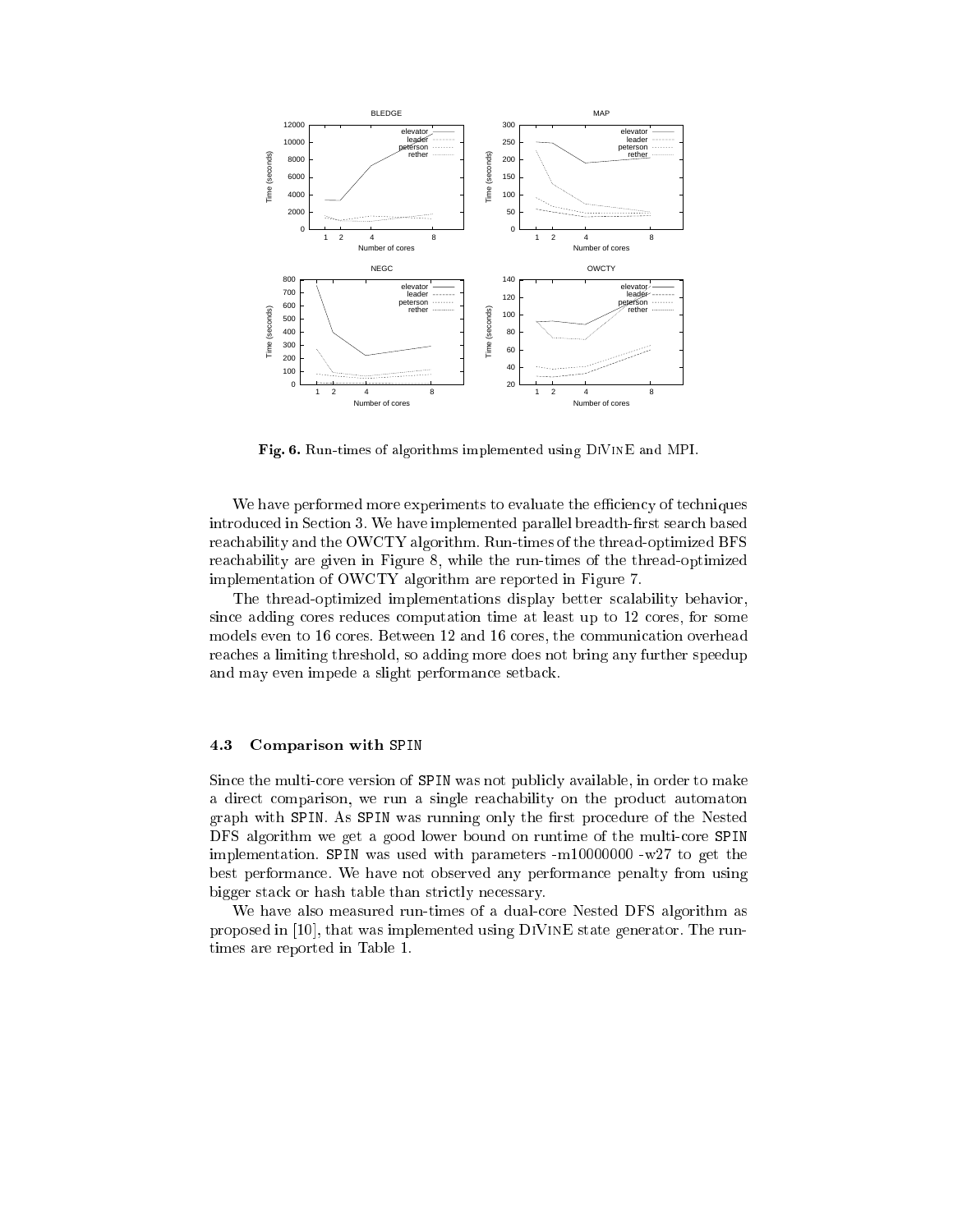

| Model <b>l</b> 1                                                      |  | 12                            | :16    |
|-----------------------------------------------------------------------|--|-------------------------------|--------|
| elevator 2.3a. prop $4 1.38.7 1.6.1$ $\sqrt{0.35.2 0.26}$             |  |                               | 0:26.8 |
| $\text{leader-filters.}5.\text{prop2}[0.28.6]0.13.9]0.9.7$ 0.6.8      |  |                               | 10:7.9 |
| peterson.4.prop4 $[0.42.5]$ $[0.22.1]$ $[0.12.3]$ $[0.9.3]$ $[0.9.2]$ |  |                               |        |
| rether. 5. prop5   1:30                                               |  | [0.52.7]0.37.5]0.43.3]0.27.2] |        |

Fig. 7. S
alability of multi-threaded OWCTY



| Model <sup>1</sup>                                                    |  |                         | 19 | 16 |
|-----------------------------------------------------------------------|--|-------------------------|----|----|
| anderson.6 2:35.7 1:48.8 0:48.9 0:38.3 0:38.9                         |  |                         |    |    |
| elevator $2.3 \mid 1.29.7 \mid 1.7.2 \mid 0.33 \mid 0.24.9 \mid 0.21$ |  |                         |    |    |
| elevator 2.3a.prop $4[0.47.5]0.35.9[0.18.1]0.13.6[0.12.1]$            |  |                         |    |    |
| $peterson.4. proP40.21.70.13$                                         |  | $0.6.3$ $0.4.7$ $0.4.2$ |    |    |

Fig. 8. Scalability of multi-threaded BFS reachability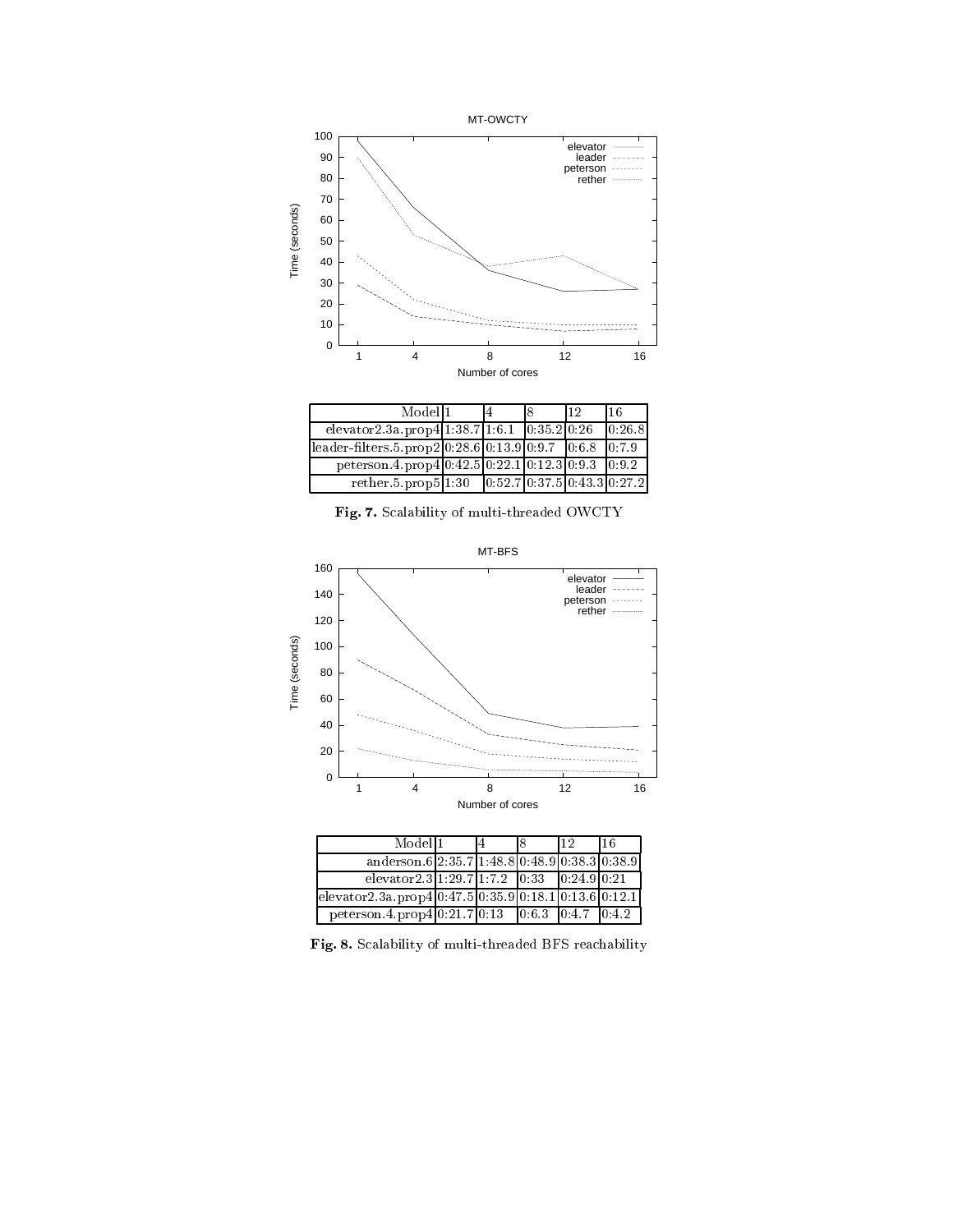| Model real                                                   | cpu |
|--------------------------------------------------------------|-----|
| elevator2.3a.prop $4\sqrt{0.53.411.16}$                      |     |
| leader-filters.5.prop2 $ 0.9.7 $ 0.18.1                      |     |
| peterson.4.prop4 $[0:\overline{24.1}\, \,0:\overline{33.1}]$ |     |
| rether.5.prop5 $\boxed{0.45.3 \mid 1.5.9}$                   |     |

Table 2 gives run-times for SPIN, multi-threaded BFS rea
hability, and OWCTY cycle detection algorithm, both performed on 16 cores.

Table 1. Parallel Nested DFS in DiVinE.

|                              | Model SPIN reachability BFS reachability OWCTY |        |         |
|------------------------------|------------------------------------------------|--------|---------|
| elevator 2.3a. prop4  0.14.4 |                                                | 0:12.1 | 10:26.8 |
| peterson. 4. $prop4[0:7.4]$  |                                                | 0:4.2  | 0.9.2   |

Table 2. Comparison with SPIN

#### Conclusions  $\overline{5}$

We observe, that the algorithms employed by  $\text{DIVINE}$ , when augmented with the shared-memory-specific techniques, scale fairly well on multiple cores. Our urrent OWCTY-based, multi-threaded implementation s
ales up to 12, and for some models, even to 16 cores, which is a definite improvement over the MPI version.

This basically fulfills the goal of implementing a scalable parallel model checker. Thanks to the algorithm used, it has a linear time complexity for majority of LTL properties verified in practice and achieves scalability that makes it practical to use on machines with several CPU cores available.

From the experimental data we see that SPIN outperforms DiVinE in raw speed, but due to SPIN's usage of the Nested DFS algorithm, even if using a parallel nested sear
h, it is bound to exe
ute primary DFS on a single ore, which severely limits its scalability potential.

From the profiling work we have done, it is clear that the main bottleneck of DIVINE is its state generator. Improvements in this area should reduce the absolute running times, but will likely negatively affect relative scalability. Therefore, we will continue to work on reducing parallel execution overhead, to maintain or even improve urrent s
alability.

In the pursue of scalability, we also intend to explore alternative approaches to state-spa
e partitioning, non-partitioning approa
hes and usefulness of loadbalan
ing in this ontext.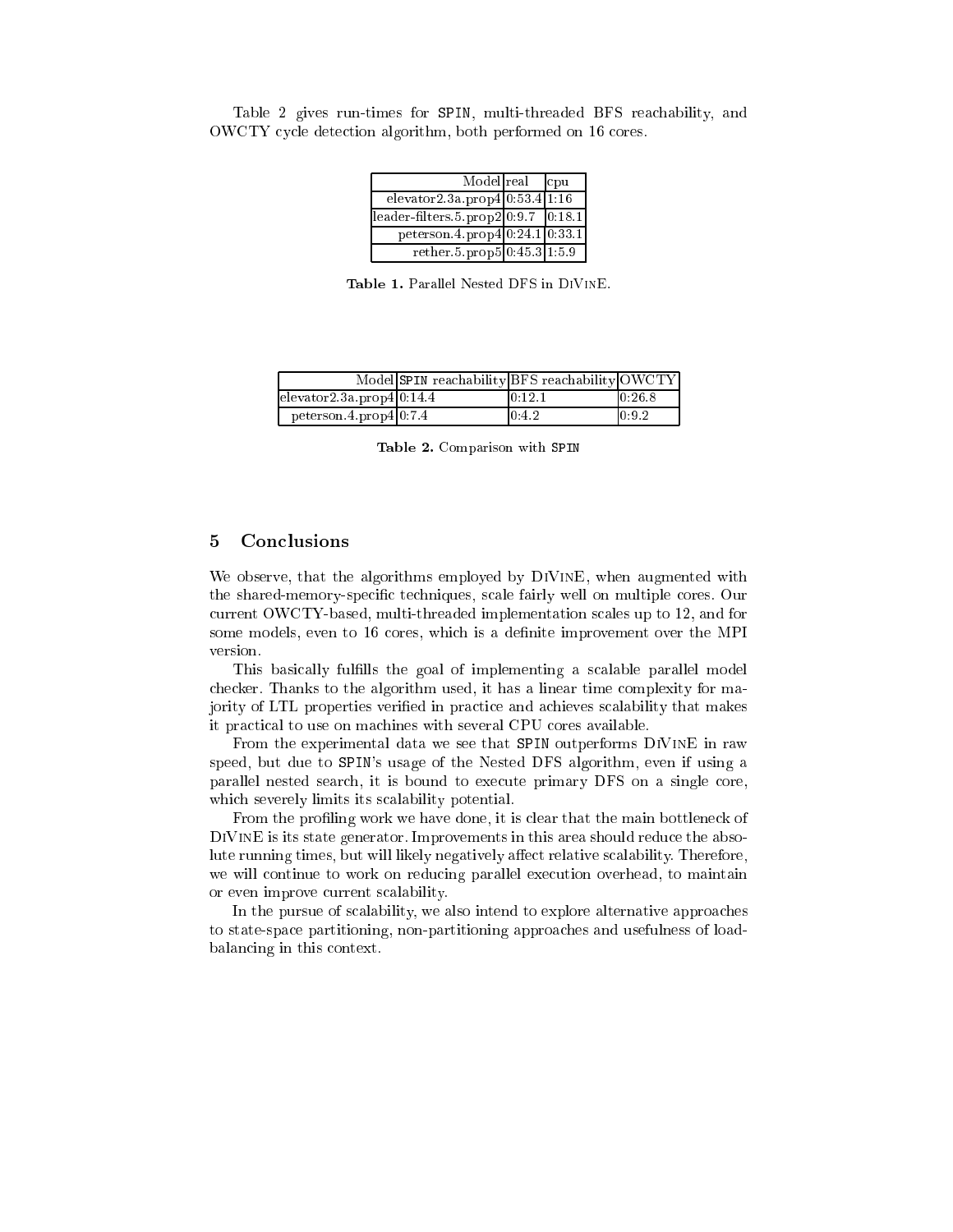# Referen
es

- 1. J. Barnat, L. Brim, and J. Chaloupka. Parallel Breadth-First Sear
h LTL Model-Checking. In Proc. 18th IEEE International Conference on Automated Software Engineering, pages 106-115. IEEE Computer Society, 2003.
- 2. J. Barnat, L. Brim, and I. Černá. Property Driven Distribution of Nested DFS. In Proceedinfs of the 3rd International Workshop on Verification and Computational Logic (VCL'02 - held at the PLI 2002 Symposium), pages  $1-10$ . University of Southampton, UK, Te
hni
al Report DSSE-TR-2002-5 in DSSE, 2002.
- 3. J. Barnat, L. Brim, I. Černá, P. Moravec, P. Ročkai, and P. Šimeček. DiVinE A Tool for Distributed Verification (Tool Paper). In Computer Aided Verification, volume  $4144/2006$  of LNCS, pages 278-281. Springer Berlin / Heidelberg, 2006.
- 4. L. Brim, I. Cern a, P. Morave
, and J. Sim sa. A

epting Prede
essors are Better than Back Edges in Distributed LTL Model-Checking. In 5th International Conferen
e on Formal Methods in Computer-Aided Design (FMCAD'04), volume 3312 of  $LNCS$ , pages 352-366. Springer-Verlag, 2004.
- J. D. Drim, I. Ocrna, I. Kreat, and It. Felanck. Distributed LTL model checking based on negative cycle detection. In Proc. of Foundations of Software Technology and Theoretical Computer Science (FST TCS 2001), volume 2245 of LNCS, pages 96-107. Springer, 2001.
- 6. L. Brim, I. Cerná, P. Moravec, and J. Šimša. How to Order Vertices for Distributed LTL Model-Checking Based on Accepting Predecessors. In *Proceedings of* the 4th International Workshop on Parallel and Distributed Methods in verifiCation  $(PDMC 2005)$ , pages 1-12, 2005.
- *f.* I. Cerna and R. Felanck. Distributed explicit fair cycle detection (set based approach). In T. Ball and S.K. Rajamani, editors, Model Checking Software. 10th International SPIN Workshop, volume 2648 of Lecture Notes in Computer Science. pages  $49 - 73$ . Springer Verlag, 2003.
- 8. C. Courcoubetis, M.Y. Vardi, P. Wolper, and M. Yannakakis. Memory-Efficient Algorithms for the Verification of Temporal Properties. Formal Methods in System Design, 1:275-288, 1992.
- 9. K. Fisler, R. Fraer, G. Kamhi, M. Y. Vardi, and Z. Yang. Is there a best symboli cycle-detection algorithm? In Proc. Tools and Algorithms for the Construction and Analysis of Systems, volume 2031 of LNCS, pages  $420-434$ . Springer-Verlag, 2001.
- 10. G. Holzmann. The Design of a Distributed Model Che
king Algorithm for SPIN. In FMCAD, Invited Talk, 2006.
- 11. G. J. Holzmann. The Spin Model Checker: Primer and Reference Manual. Addison-Wesley, 2003.
- 12. G. J. Holzmann, D. Peled, and M. Yannakakis. On Nested Depth First Sear
h. In The SPIN Verification System, pages 23-32. American Mathematical Society, 1996. Pro
. of the 2nd SPIN Workshop.
- 13. C. Inggs and H. Barringer. Ctl<sup>\*</sup> model checking on a shared memory architecture. Formal Methods in System Design,  $29(2):135-155$ , 2006.
- 14. A. L. Lafuente. Simplified distributed LTL model checking by localizing cycles. Technical Report 00176, Institut für Informatik, University Freiburg, Germany, July 2002.
- 15. Ho-Fung Leung and Hing-Fung Ting. An optimal algorithm for global termination detection in shared-memory asynchronous multiprocessor systems. IEEE Transactions on Parallel and Distributed Systems, 8(5):538-543, 1997.